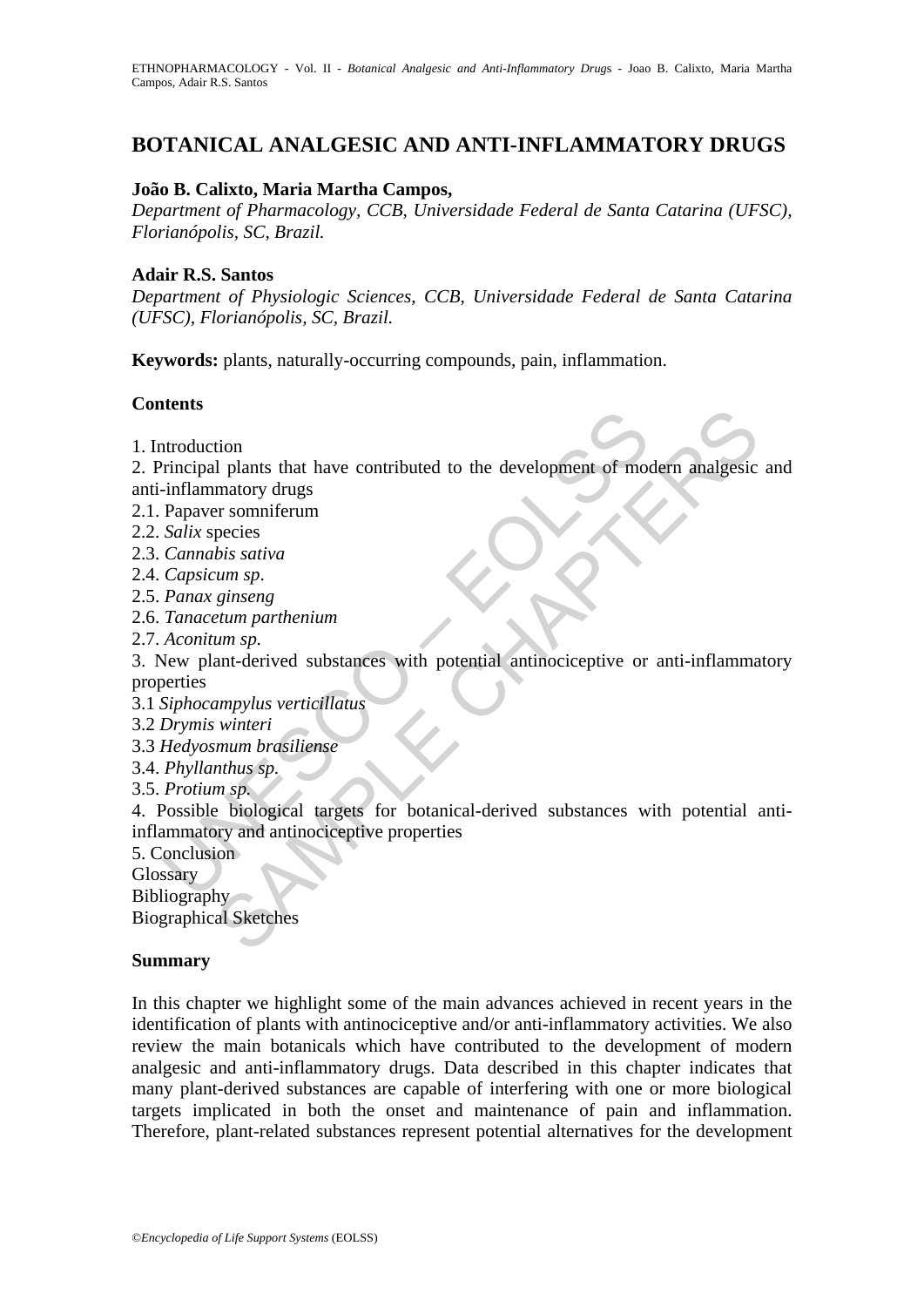of new drugs for the treatment of inflammatory and painful diseases, especially those which present a chronic profile.

# **1. Introduction**

Over the years, natural products have contributed enormously to the discovery of drugs for use in modern medicine. It is estimated that about 40% of all medicines on the market today have been derived directly or indirectly from natural sources, 25% being from plants, 13% from micro-organisms and 3% from animals. In this regard, some relevant examples of drugs derived from natural sources need to be cited: morphine, pilocarpine, digitalics, quinine, artemisinin, atropine, scopolamine and captopril; many drugs used in the treatment of cancer, such as vinblastine, vincristine and paclitaxel; and also a great number of antibiotics and immunosuppressive agents.

It has been shown that many plant-derived compounds present significant antiinflammatory and/or antinociceptive effects. These molecules could represent valuable therapeutic tools for the treatment of chronic inflammatory conditions, which are normally associated with painful alterations. Understanding of the molecular and cellular mechanisms involved in inflammation and pain transmission has increased dramatically in the last few years. Recent advances in this area have enabled the identification of several potential targets involved in inflammatory and painful pathologies. This is of great interest as many inflammation-related diseases associated with ageing—such as rheumatoid arthritis, Alzheimer's disease, multiple sclerosis and atherosclerosis—remain without a satisfactory treatment.

aas been shown that many plant-derived compounds presen<br>ammatory and/or antinociceptive effects. These molecules could<br>apeutic tools for the treatment of chronic inflammatory consally associated with painful alterations. U in shown that many plant-derived compounds present significant and the tools for the treatment of chronic infilammatory onditions, which associated with painful alterations. Understanding of the molecular colosi for the t Pivotal biological targets for anti-inflammatory or analgesic drug development include most inflammatory mediators (arachidonic acid metabolites, peptides and neuropeptides, cytokines and chemokines, proteases, excitatory amino acids, etc.), protein kinases (protein kinase C- PKC, MAP kinases – MAPK, tyrosine kinases – TKs), transcription factors (AP-1, NF-κB, CREB), and/or inducible enzymes (inducible NO synthase – iNOS and cyclooxygenase-2 – COX-2) and cytokines (IL-1 $\beta$ , TNF- $\alpha$ ) etc.). In this chapter we will emphasize the recent advances in the identification of plant-derived compounds able to interfere directly or indirectly with one or more targets implicated in pain and/or inflammation. Attempts have been made to highlight the most promising plant-derived compounds for the treatment of relevant inflammatory and pain disorders in the clinic.

## **2. Principal plants that have contributed to the development of modern analgesic and anti-inflammatory drugs**

## **2.1. Papaver somniferum**

There is compelling evidence indicating that *Papaver somniferum* L. (Papaveraceae) (popularly known as Opium Poppy or keshi) has been used as an analgesic since ancient times, possibly as long ago as 3000 BC. Despite the growing use of *P. somniferum* as a painkiller, it was only in 1905 that the German scientist Sertüner first isolated the main analgesic constituent of this plant, the alkaloid morphine. In addition to morphine, the opium latex contains many other alkaloids, including codeine, thebaine, and papaverine. However, the mechanism(s) responsible for the analgesic actions of the alkaloid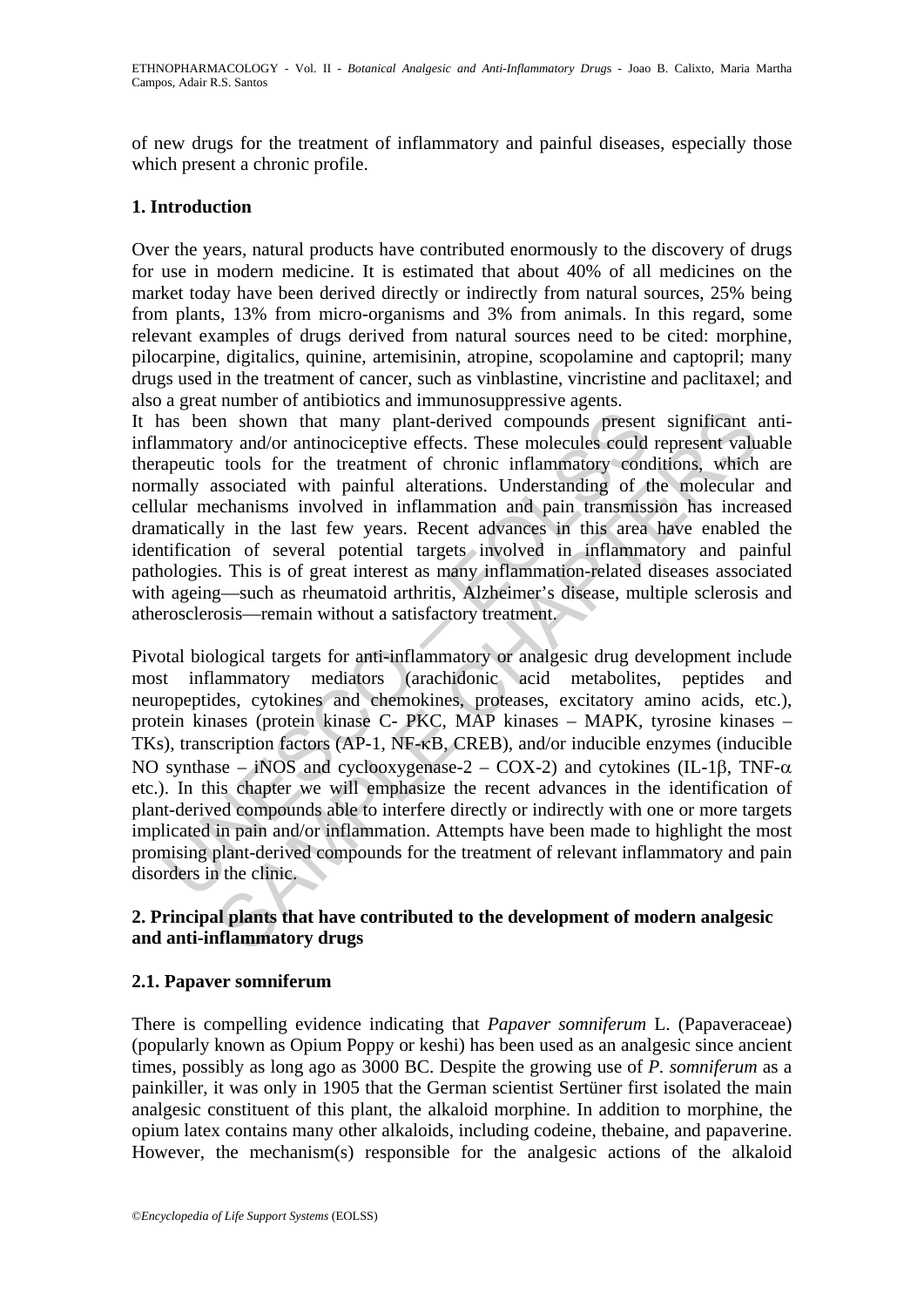morphine remained unknown until the end of the twentieth century, when the existence of the first endogenous opioids named enkephalins, β-endorphin and dynorphin was reported. Each of the endogenous opioids is formed by the proteolysis of larger precursor molecules. There are three precursors: proenkephalin A that gives rise to the family of enkephalins; prodynorphin (or proenkephalin B) which is processed into dynorphins A and B; and α- and β-neoendorphins and propriomelanocortin that yields β-lipotropin, corticotrophin and melanotropins along with β-endorphin.

Currently, three opioid receptor subtypes are known, which were identified by molecular cloning techniques. The μ-, κ- and δ-opioid receptors are members of the Gprotein coupled seven-transmembrane receptor (GPCR) superfamily, and share extensive structural homologies. More recently, the endogenous opioid nociceptin/orphanin FQ has been isolated, as well as its precursor molecule pronociceptin. This heptadecapeptide has some homology to the dynorphin family, but lacks the N-terminal tyrosine residue which is essential for activation of the classical opioid receptors. Nociceptin binds to the opioid-receptor-like 1 receptor (ORL1).

Despite tremendous efforts in the search for safe, efficacious and non-addictive opioids for the treatment of pain, especially persistent pain, morphine remains the most valuable painkiller in contemporary medicine. The opioid receptors are located at various levels in the pain transmission pathways, for example the spinal cord, the midbrain and thalamus and the peripheral sensory nerve fibres. Thus, the activation of these receptors has been associated with spinal, supraspinal and peripheral analgesia.

event of partial and some homology to the sympatom opinion in the than the sympatom opinion in the stap of the dynomic mociceptin. This heptadecapeptide has some homology to the dyn s the N-terminal tyrosine residue which optimaline TV has been isotated, as wen as its pectabor into the optimaline in This heptadecapeptide has some homology to the dynorphin family, V-terminal tyrosine residue which is essential for activation of the class<br>pto A great amount of recent evidence has focused on the integral links between the immune system and inflammatory pain. Several studies have highlighted an important crosstalk between the immune system and peripheral opioid antinociception. Immune cells such as T and B lymphocytes, neutrophils, eosinophils, monocytes, and macrophages can express, synthesise, and contain opioid peptides and, in addition, deliver these active opioid peptides to the inflamed tissues. In addition, opioidcontaining leukocytes have been reported as being recruited to the site of inflammation and they secrete opioid peptides that bind to opioid receptor-expressing sensory nerve terminals. In turn, these endogenous opioid peptides selectively bind to the opioid receptors on sensory nerve terminals, decreasing the neuronal excitability, inhibiting the release of pro-inflammatory factors, and reducing the nociception. Both endogenous and exogenous opioids have been also documented to alter antibody responses, cellmediated immunity, phagocytic activity, chemotaxis and respiratory burst responses of neutrophils and mononuclear phagocytes. More importantly, endogenous and exogenous opioids exert a major part of their effects on the immune response by altering the expression of a large number of cytokines and/or cytokine receptors. Thus, peripheral acting opioids can prevent and reverse the action of multiple excitatory agents at the same time, instead of blocking only a single noxious stimulus. Of interest, many plant extracts and/or plant-derived compounds have their analgesic effects mediated, at least in part, by the activation of opioid mechanisms. In this way, it is expected that the identification of peripheral opioid agonists, or modulators of endogenous opioids from natural sources might represent relevant strategies for the development of innovative analgesic and anti-inflammatory drugs.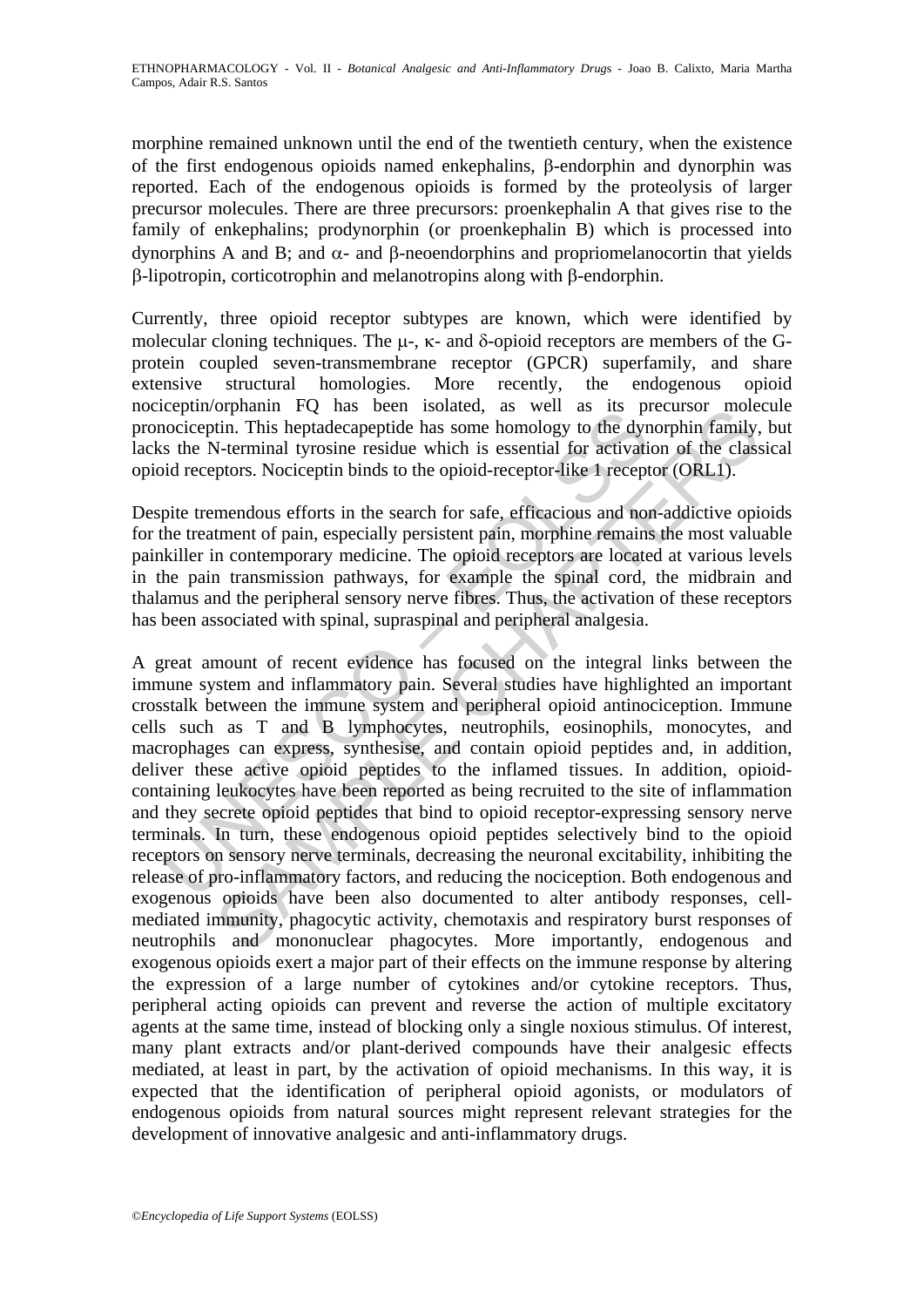# **2.2.** *Salix* **species**

About 500 species of plants belonging to the genus *Salix*, popularly known as willow, exist worldwide. These plants have been used since early times as antipyretic agents and in traditional medicine for the management of rheumatism. However, only in 1838 was the main active principle from the willow bark, named salicin, first isolated by Leroux. Other constituents were also isolated from willow species, such as the phenolic glycosides salicortin, fragilin and tremulacin. However, a milestone in the discovery of modern non-steroidal anti-inflammatory drugs (NSAID) was the synthesis, by Dreser in 1899, of acetylsalicylic acid, which was named aspirin. To date, most NSAIDs are still widely used in clinical management of inflammatory and nociceptive disorders, including rheumatism, osteoarthritis, headache, acute and chronic pain, dental surgery, etc.

n Vane discovered the mechanism by which aspirin exerts its antigesic effects in 1971. He demonstrated that aspirin has the absolvity of the enzyme cyclooxygenase (COX), responsible for tanoids from the arachidonic acid pa discovered the mechanism by which aspirin exerts its anti-inflammatory<br>frects in 1971. He demonstrated that aspirin has the ability to inhibit<br>it encryme cyclooxygenase (COX), responsible for the formation<br>is from the arac John Vane discovered the mechanism by which aspirin exerts its anti-inflammatory and analgesic effects in 1971. He demonstrated that aspirin has the ability to inhibit the activity of the enzyme cyclooxygenase (COX), responsible for the formation of prostanoids from the arachidonic acid pathway. This finding remarkably increased understanding of the mechanisms of action of NSAIDs and also the interest of the pharmaceutical companies in developing safer and more efficacious NSAIDs. In the early 1990s, several groups of investigators reported the existence of a new COX enzyme named COX-2. While COX-1 is present in a constitutive form, the COX-2 enzyme is normally, but not exclusively, expressed in an inducible manner in certain inflammatory and painful disorders. The discovery of COX-2 has enabled a great advance in the understanding of the mechanisms by which some NSAIDs exert their effects. In addition, it was also reported that the therapeutic effects of salicylic acid and aspirin are the consequences, at least in part, of their ability to inhibit COX-2 induction. Recently, new selective NSAIDs, known as COX-2 blockers, have been developed and launched on the market to treat inflammatory and pain disorders. Therefore, COX-2 represents an interesting target for the development of new analgesic and antiinflammatory drugs. In this regard, several literature reports have indicated that many botanical extracts or compounds have the ability to inhibit the induction of COX-2 expression under inflammatory conditions.

The extracts of the bark of *Salix* species have also been used for fever, mild rheumatic complaints, and pain, including mild headache. The extract is available in various forms, including hydroalcoholic or aqueous extracts, dried, or as tinctures or solutions. The principal active ingredient is salicin, which is the prodrug of various salicylate derivatives. It has been recently reported that the willow bark extract (standardised to yield 240 mg of salicin) was able to induce a moderate analgesic effect in patients with osteoarthritis when compared with placebo, in a double-blind, randomised controlled trial. Furthermore, it has been shown in a randomised controlled study that the willow bark extract was effective for the management of musculoskeletal pain, including low back pain. The therapeutic effects of the willow bark extract were found to be similar to those observed for the selective inhibitor of COX-2, rofecoxib. In addition, an open non-randomised study demonstrated the potential economic impact of using the willow bark extract to treat low back pain, in comparison to NSAIDs. It was also shown that an extract from the bark of *S. daphnoides* Vill. was able to inhibit in a dose-dependent manner both COX-1 and COX-2 activity in whole blood samples, and to a lesser extent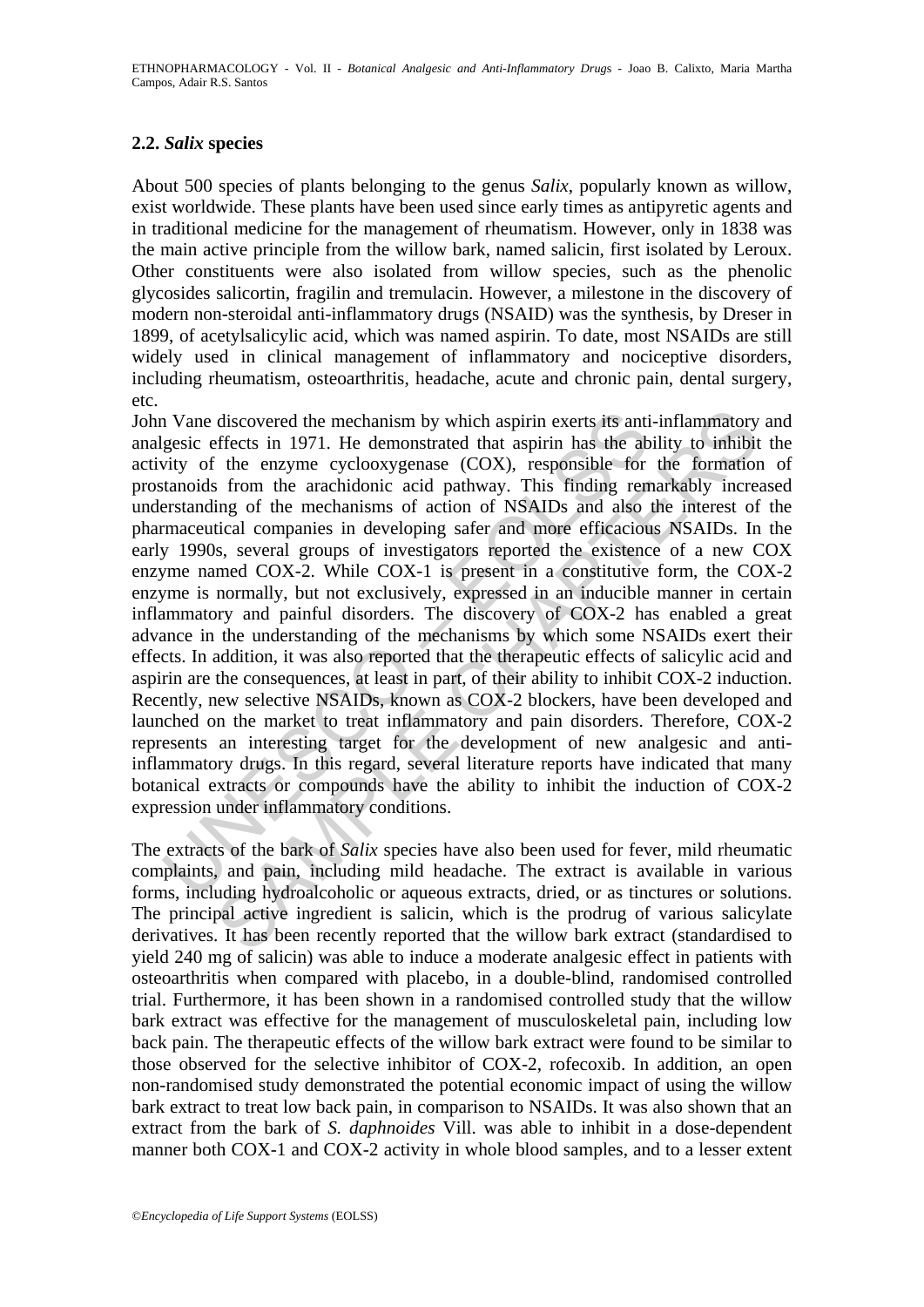the production of TNFα and IL-1β, when tested *in vitro*. On the other hand, when administered *in vivo* to three volunteers, the extract did not display any significant antiinflammatory effect.

# **2.3.** *Cannabis sativa*

Preparations of *Cannabis sativa* L. (Moraceae) have been used as natural therapeutics since antiquity for the treatment of several ailments. The use of marijuana for medical purposes can be traced back 5000 years. The *Cannabis* plant contains a complex mixture of substances that include at least 60 different cannabinoids, some of which have been shown to present several pharmacological activities, such as antinociceptive actions, antiemetic and anticonvulsive actions, hypothermia, hyperactivity, lowering of intraocular pressure and immunosuppressive actions. Until 1964, it was generally assumed that the active principles of *Cannabis* were an unidentified mixture of isomers of tetrahydrocannabinols (THC). In 1964, a pure compound was isolated from *C. sativa*  the  $(-)$ - $\Delta^9$ -*trans*-THC. It has also been reported that another constituent isolated from *C*. *sativa*, cannabidiol, exerts important anti-inflammatory effects.

Pharmacological, biochemical and molecular biology studies have suggested that THC and other active cannabinoids might exert their effects by acting at specific receptor sites. To date, two cannabinoid receptors have been cloned— $CB_1$  and  $CB_2$ —belonging to the seven transmembrane G-protein coupled receptor.  $CB<sub>1</sub>$  receptors are expressed in neurones of both the central and peripheral nervous systems, whereas  $CB<sub>2</sub>$  receptors are found centrally and peripherally in non-neuronal tissues mainly in immune cells. Besides these two receptors, there is evidence supporting the existence of uncloned cannabinoid receptors.

Imed that the active principles of *Cannabis* were an unidentified<br>trahydrocannabinols (THC). In 1964, a pure compound was isolated that the term and the term as isolated (-)- $\Delta^5$ -*trans*-THC. It has also been reported presence that interminancy presence accentic contract of the results. The results the active principles of *Camabis* were an unidentified mixture of isomocannabinols (THC). In 1964, a pure compound was isolated from *C. s* The relevance of cannabinoids for the control of physiological processes and the medical interest in *C. sativa* or in its active principle, THC, have increased with the discovery of a series of arachidonic acid derivatives, collectively known as endocannabinoids. The first to be discovered at the beginning of the 1990s was anandamide (arachidonoylethanolamide), followed by 2-arachidonoylglycerol (2-AG), among others. In the past two years, noladin ether, virodhamine (Oarachidonoylethanolamine), N-archidonoydopamine (NADA) and docosatetraenylethanolamide (DEA) have been found in the CNS. Anandamide and 2- AG are able to activate both  $CB_1$  and  $CB_2$  receptors and, subsequently, exhibit *in vitro* and *in vivo* pharmacological properties that are very similar, although not identical, to those of THC. It is believed that the main role of the endocannabinoid system is to regulate synaptic neurotransmission. Cannabinoids have been shown to inhibit nociception in virtually every experimental paradigm in humans and animals, either via the activation of  $CB_1$  receptors at spinal or supra-spinal levels, or by exerting  $CB_2$ -like effects in peripheral regions. This finding is consistent with the high densities of  $CB<sub>1</sub>$ receptors on primary afferent nociceptors (particularly in the dorsal spinal cord), whereas  $CB_2$  receptors seem to be mainly located in the peripheral tissues. In addition, cannabinoids have been demonstrated to enhance the analgesic effects of opioids by activating the spinal κ-opioid receptors. Alternatively, it has been proposed that the effects of anandamide might be mediated through its ability to bind to the vanilloid VR1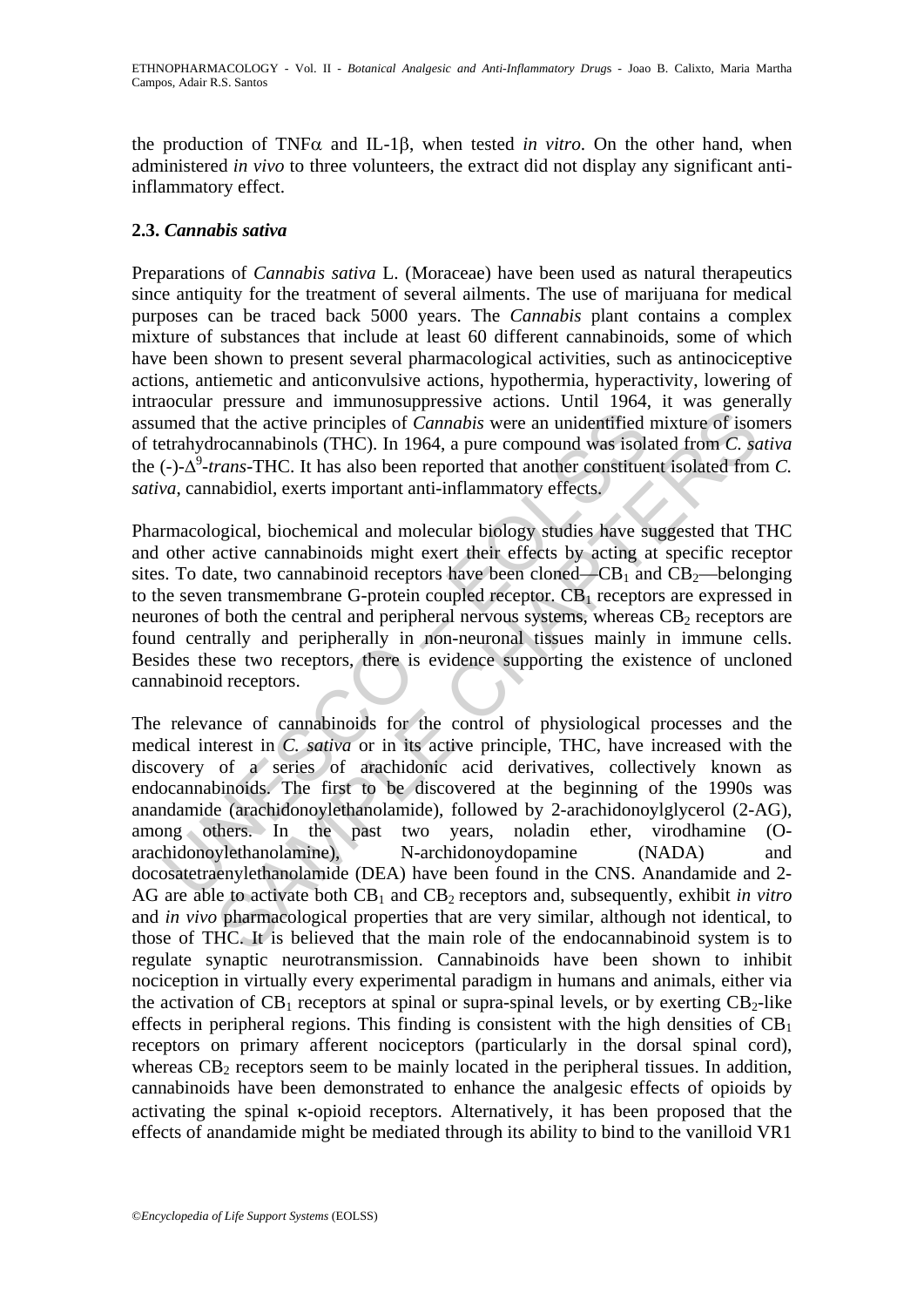receptor, which is present on primary afferent neurons and known to play an important role in nociceptive responses.

Cannabinoids and anandamide were shown to exert antinociceptive effects in animal models of inflammatory pain when injected directly into the spinal cord, the brain stem or the thalamus. In addition, behavioural studies have shown that cannabinoids reduce thermal and mechanical allodynia in rat models of neuropathic pain. Interestingly, noxious stimulation has been shown to induce an increase in the release of anandamide in the periaqueductal grey region of the brainstem, a key site for the modulation of nociceptive information. The antinociceptive effects of cannabinoids were found to be blocked by the  $CB_1$  antagonist rimonabant, but the antagonist itself does not alter the basal pain thresholds, ruling out the existence of a tonic activity involving the endocannabinoid system.

mabis preparations have been described in Indian folk medicin<br>immnation, chronic pain and asthma. However, clinical data i<br>ijuana has analgesic properties are weak, as the result of the restri<br>plant. Regarding THC, there h preparations have been described in Indian folk medicine as a remedy<br>on, chronic pain and asthma. However, clinical data indicating whe<br>has analgesic properties are weak, as the result of the restricted availabilitie<br>Regar *Cannabis* preparations have been described in Indian folk medicine as a remedy for inflammation, chronic pain and asthma. However, clinical data indicating whether marijuana has analgesic properties are weak, as the result of the restricted availability of the plant. Regarding THC, there have been some interesting clinical results. For instance, it was reported that the oral administration of THC had analgesic effects in patients suffering from advanced cancer who had pain associated with the disease, but this was accompanied by some undesirable side effects, such as sedation and mental clouding. Moreover, THC was able to induce a significant reduction in the chronic relapsing pain in patients with familiar Mediterranean fever. In addition, a randomised, double-blind, placebo-controlled study showed that the oral administration of THC (5 mg) was ineffective for postoperative pain. The authors suggested that further investigation using higher doses or the repeated administration of THC would present better results, but this could be associated with a higher incidence of side-effects. It was also demonstrated that THC did not significantly reduce pain in a randomised, placebocontrolled, double-blind crossover trial, although it did slightly improved the analgesic effects of morphine. Another randomised, placebo-controlled, double-blind crossover trial conducted with CT-3, a potent analogue of THC-11-Oic acid, showed beneficial effects for this compound in reducing neuropathic pain, with no major adverse effects. There is a wide range of possibilities for the use of cannabinoids in the treatment of pain, but more adequate and well-controlled clinical trials are still necessary to determine to what extent cannabinoids represent real promise for the development of new analgesic drugs.

During the last few years, several studies have shown that cannabinoids modulate a variety of immune cell functions in humans and animals. There is evidence that cannabinoids modulate T helper cell development, chemotaxis, and tumour development. Recent interesting and comprehensive reviews have discussed in detail some specific functions of the cannabinoid system related to the modulation of the inflammatory response. More specifically, evidence has indicated that cannabinoids present inhibitory effects on neuroinflammatory alterations associated with degenerative or neurodegenerative conditions, such as multiple sclerosis, Alzheimer's disease, HIV encephalopathy, ischemia and traumatic brain injury. In addition, double-blind, randomised controlled clinical trials have demonstrated that cannabinoids produce subjective symptomatic improvement of spasticity related to multiple sclerosis, but provide no clear evidence of efficacy. It is expected that cannabinoid agonists or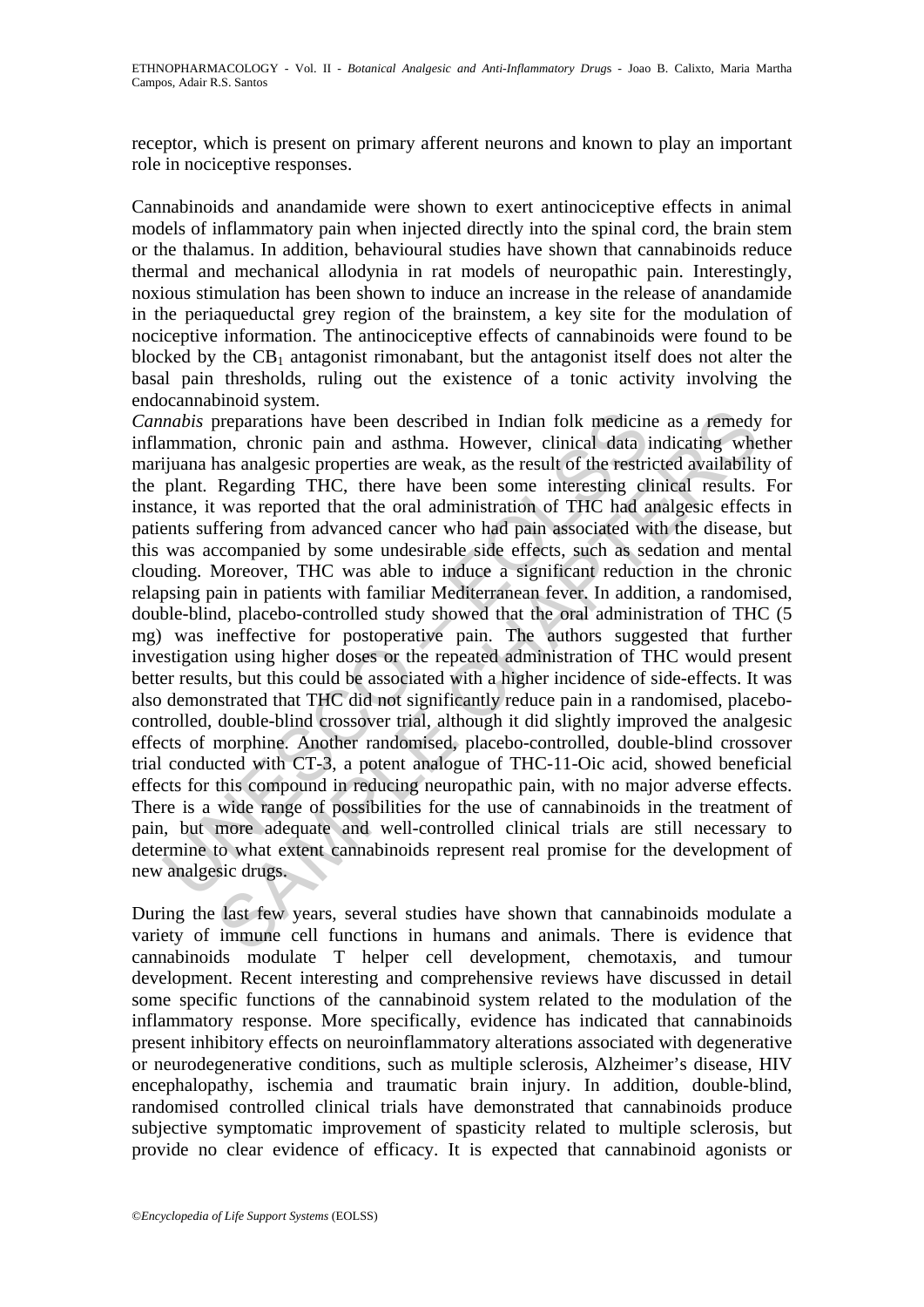modulators of endogenous cannabinoids might represent a relevant strategy for the development of innovative analgesic and anti-inflammatory drugs.

- -
- -
- -

# TO ACCESS ALL THE **25 PAGES** OF THIS CHAPTER, Visit[: http://www.eolss.net/Eolss-sampleAllChapter.aspx](https://www.eolss.net/ebooklib/sc_cart.aspx?File=E6-79-14)

#### **Bibliography**

Baker D, Pryce G, Giovannoni G, Thompson AJ. (2003). The therapeutic potential of cannabis. *Lancet Neurol* **2**: 291-298. [This is a good review which raises the possibilities of using cannabis derivatives as therapeutic agents]

Calixto JB, Santos AR, Cechinel Filho V, Yunes RA. (1998). A review of the plants of the genus *Phyllanthus*: their chemistry, pharmacology, and therapeutic potential. *Med Res Rev* **18**: 225 - 258. [This review discusses the most relevant findings regarding the main constituents and pharmacology of the principal plants of the genus *Phyllanthus*]

Calixto JB, Beirith A, Ferreira J, Santos ARS, Cechinel Filho V, Yunes RA. (2000). Naturally occurring antinociceptive substances from plants. *Phytother Res* **14**: 401 – 418. [This is an extensive review drawing attention to the main groups of botanicals and their active ingredients with analgesic properties]

Calixto JB, Scheidt C, Otuki MF, Santos ARS. (2001). Biological activity of plant extracts: novel analgesic drugs. *Expert Opin Emerging Drugs* **6**: 261-279. [This is a comprehensive article reviewing the main plant-related substances with analgesic actions]

**Example 10.** They G. Giovannoni G, Thompson AJ. (2003). The therapeutic potentiol of  $2$ : 291-298. [This is a good review which raises the possibilities of using coentic agents]<br>to JB, Santos AR, Cechinel Filho V, Yunes **y**<br>
ece G, Giovannoni G, Thompson AJ. (2003). The therapeutic potential of cannabis. L1-298, [This is a good review which raises the possibilities of using cannabis derivative<br>
erents]<br>
Ears. [This is a good review which Calixto JB, Otuki, MF, Santos ARS. (2003). Anti-inflammatory compounds of plant origin. Part I. Action on arachidonic acid pathway, nitric oxide and nuclear factor κB (NF-κB). *Planta Medica* **69**: 973-983. [This recent review article offers a very interesting approach to the main advances on the molecular and cellular mechanisms mediating anti-inflammatory properties of plant-derived compounds. Special attention is given to the arachidonic acid pathway, nitric oxide and transcriptional factors]

Calixto JB, Campos MM, Otuki MF, Santos ARS. 2004. Anti-inflammatory compounds of plant origin. Part II. modulation of pro-inflammatory cytokines, chemokines and adhesion molecules. *Planta Med* **70**: 93 - 103. [This is a follow up of the above article review describing the anti-inflammatory plant-derived compounds that are able to interfere with cytokines and mechanisms of cell migration]

Sautebin L. (2000). Prostaglandins and nitric oxide as molecular targets for anti-inflammatory therapy. *Fitoterapia* **71** (S1): S48 – S57. [In this article author draws attention to prostaglandins and nitric oxide as potential biological targets for naturally-occurring substances]

Sterner O, Szallasi A. (1999). Novel natural vanilloid receptor agonists: new therapeutic targets for drug development. *Trends Pharmacol Sci* **20**: 459 - 465. [This review discusses the pharmacological properties of newly identified chemical classes of vanilloids that could represent new potential therapeutic options to relieve pain and inflammation]

Szallasi A, Blumberg PM. (1999). Vanilloid (capsaicin) receptors and mechanisms. *Pharmacol Rev* **51**: 159 - 212. [This excellent and comprehensive review highlights the most relevant data on the pharmacology of vanilloid receptors**]** 

Szallasi A, Appendino G. (2004). Vanilloid receptor TRPV1 antagonists as the next generation of painkillers. Are we putting the cart before the horse? *J Med Chem* 2004 **47**: 2717-2723. [In this article the authors draw attention to the TRPV1 antagonists as a promising targets for the development of new relevant analgesic drugs]